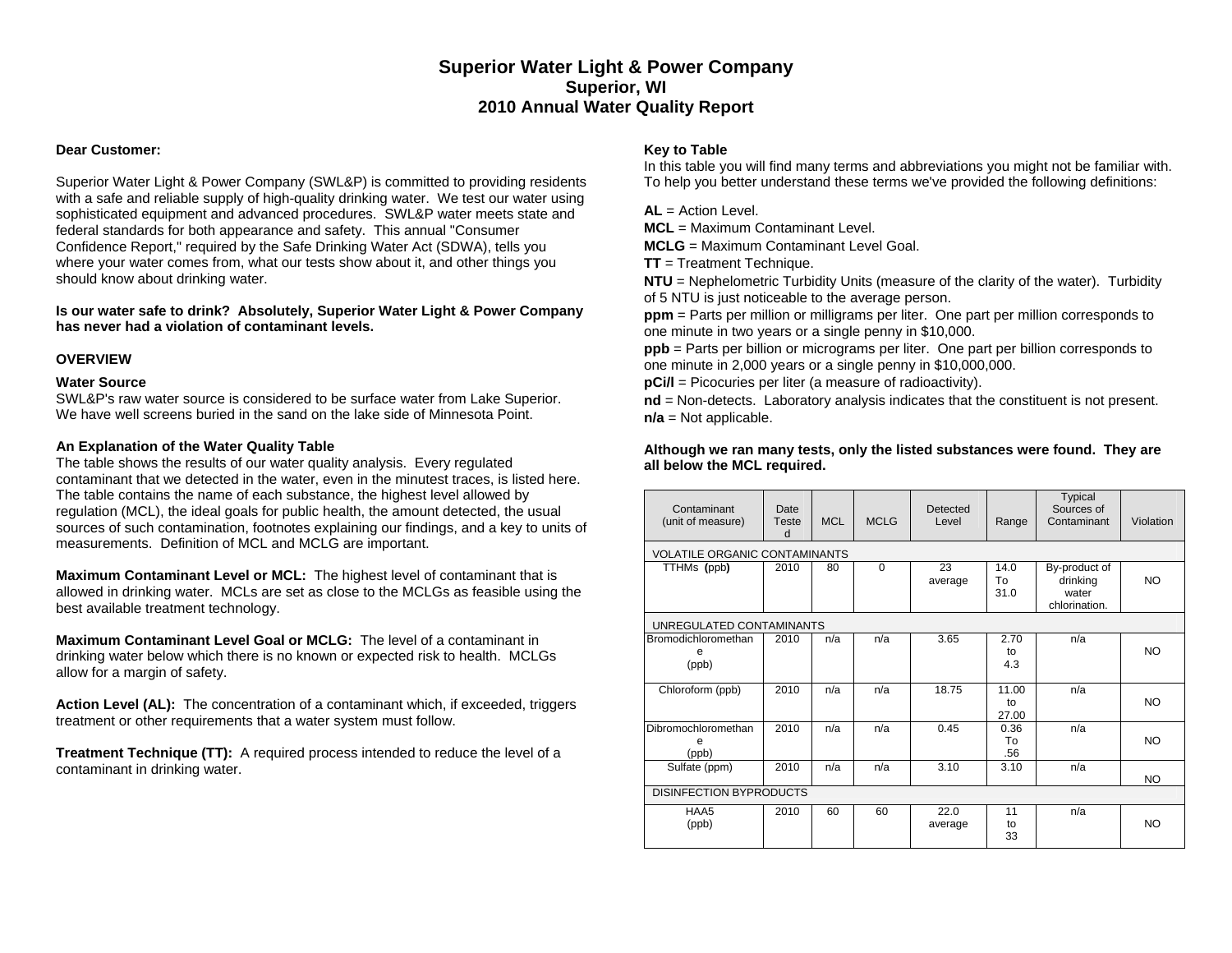| Contaminan                             | Date                                                                          |                                                                                                                 | Detected<br>Major |              |                                                           |                                                                                                                                                          |           |  |  |  |
|----------------------------------------|-------------------------------------------------------------------------------|-----------------------------------------------------------------------------------------------------------------|-------------------|--------------|-----------------------------------------------------------|----------------------------------------------------------------------------------------------------------------------------------------------------------|-----------|--|--|--|
| t                                      | <b>MCL</b><br><b>Teste</b>                                                    |                                                                                                                 | <b>MCLG</b>       | Level        | Range                                                     | <b>Sources</b>                                                                                                                                           | Violation |  |  |  |
| (unit of                               | d                                                                             |                                                                                                                 |                   |              |                                                           |                                                                                                                                                          |           |  |  |  |
| meas)<br><b>INORGANIC CONTAMINANTS</b> |                                                                               |                                                                                                                 |                   |              |                                                           |                                                                                                                                                          |           |  |  |  |
| a) Copper                              | 2009<br>$AL = 1.3$<br>1.3<br>0.18<br>0 <sub>o</sub><br>Corrosion of household |                                                                                                                 |                   |              |                                                           |                                                                                                                                                          |           |  |  |  |
| (ppm)                                  |                                                                               |                                                                                                                 |                   |              | 10<br>results<br>were<br>above<br>the<br>action<br>level  | plumbing systems; erosion<br>of natural deposits; leaching<br>from wood preservatives.                                                                   | NO.       |  |  |  |
| Fluoride                               | 2010                                                                          | 4.0                                                                                                             | 4.0               | 0.8          | 0.8                                                       | Erosion of natural                                                                                                                                       |           |  |  |  |
| (ppm)                                  |                                                                               |                                                                                                                 |                   |              |                                                           | materials; water additive<br>which promotes strong<br>teeth; discharge from<br>fertilizer and aluminum<br>factories.                                     | NO.       |  |  |  |
| Nitrate<br>(ppm)                       | 2010                                                                          | 10                                                                                                              | 10                | 0.34         | 0.34                                                      | Runoff from fertilizer use:<br>Leaching from septic<br>tanks, sewage; Erosion of<br>natural deposits.                                                    | NO.       |  |  |  |
| b)<br>Lead<br>(ppb)                    | 2009                                                                          | $AL = 15$                                                                                                       | 0                 | 5.2          | 0 of<br>10<br>results<br>were<br>above<br>action<br>level | Corrosion of household<br>plumbing systems; erosion<br>of natural deposits.                                                                              | NO.       |  |  |  |
| Barium<br>(ppm)                        | 2010                                                                          | $\overline{2}$                                                                                                  | $\overline{2}$    | 0.010        | 0.010                                                     | Discharge of drilling<br>wastes; discharge from<br>metal refineries; erosion<br>from natural deposits.                                                   | NO.       |  |  |  |
| Nickel                                 | 2008                                                                          | 100                                                                                                             |                   | 0.500        | 0.500                                                     | Nickel occurs naturally in<br>soil, ground water and<br>surface waters and is often<br>used in electroplating,<br>stainless steel and alloy<br>products. | NO        |  |  |  |
| Sodium                                 | 2010                                                                          | n/a                                                                                                             | n/a               | 7.60         | 7.60                                                      | n/a                                                                                                                                                      | NO        |  |  |  |
| Chromium<br>(ppm)                      | 2010                                                                          | 100                                                                                                             | 100               | $\mathbf{1}$ | $\mathbf{1}$                                              | Discharge from steel and<br>mills; Erosion of natural<br>deposits                                                                                        | NO.       |  |  |  |
| MICROBIAL CONTAMINANTS                 |                                                                               |                                                                                                                 |                   |              |                                                           |                                                                                                                                                          |           |  |  |  |
| Total<br>C)<br>coliform<br>bacteria    | 2010                                                                          | Presence of<br>$\Omega$<br>coliform in 5% of<br>monthly samples.                                                |                   | $\Omega$     | n/a                                                       | Naturally present in the<br>environment.                                                                                                                 | NO.       |  |  |  |
| Fecal<br>coliform/<br>E.coli           | 2010                                                                          | A routine sample<br>and repeat<br>sample are total<br>positive, and one<br>is also fecal or<br>E.coli positive. | $\Omega$          | $\Omega$     | n/a                                                       | Human and animal fecal<br>waste.                                                                                                                         | <b>NO</b> |  |  |  |

| Turbidity<br>(NTU)                         | 2009 | TT=1 NTU max.<br>$TT=<0.3NTU$<br>in at least 95%<br>of all samples. | $\Omega$ |  | $< 0.3$ NTU<br>100% of<br>the time. | n/a             | Soil runoff.                    | NO. |
|--------------------------------------------|------|---------------------------------------------------------------------|----------|--|-------------------------------------|-----------------|---------------------------------|-----|
| RADIOACTIVE CONTAMINANTS                   |      |                                                                     |          |  |                                     |                 |                                 |     |
| Gross<br>Alpha<br>Excel R &<br>$U$ (pCi/L) | 2008 | n/a                                                                 | n/a      |  | 2.7                                 | 2.7             | Erosion of natural<br>deposits. | NO. |
| Radium,<br>$(226 + 228)$<br>pCi/L)         | 2007 | 5                                                                   | $\Omega$ |  | 0.4<br>avera<br>ge                  | nd<br>to<br>1.7 | Erosion of natural<br>deposits. | NO. |

#### **Water Quality Table Footnotes**

*.* 

*a – We test 35 samples per month from our distribution system and 1 sample every day of water entering the distribution system, and all have tested negative for coliform bacteria.* 

The sources of drinking water (both tap water and bottled water) include rivers, lakes, streams, ponds, reservoirs, springs, and wells. As water travels over the surface of the land or through the ground, it dissolves naturally occurring minerals and, in some cases, radioactive materials, and can pick up substances resulting from the presence of animals or from human activity.

Contaminants that may be present in source water include:

- Microbial contaminants, such as viruses and bacteria, which may come from sewage treatment plants, septic systems, agricultural livestock operations, and wildlife.
- Inorganic contaminants, such as salts and minerals, which can be occurring naturally or result from urban storm runoff, industrial or domestic wastewater discharges, oil and gas production, mining, or farming.
- Pesticides and herbicides, which may come from a variety of sources such as agriculture, urban storm water runoff, and residential uses.
- Organic chemical contaminants, including synthetic and volatile organic chemicals, which are by-products of industrial processes and petroleum production, and can also come from gas stations, urban storm water runoff, and septic systems.
- Radioactive contaminants, which can be naturally occurring or be the result of oil and gas production and mining activities.

In order to ensure that tap water is safe to drink, the EPA prescribes regulations which limit the amount of certain contaminants in water provided by public water systems. Food and Drug Administration (FDA) regulations establish limits for contaminants in bottled water which must provide the same level of protection for public health.

Some people may be more vulnerable to contaminants in drinking water than the general population. Immunocompromised persons such as persons with cancer undergoing chemotherapy, persons who have undergone organ transplants, people with HIV/AIDS or other immune system disorders, some elderly, and infants can be particularly at risk from infections. These people should seek advice about drinking water from their health care providers. EPA/CDC guidelines on appropriate means to lessen the risk of infection by *Cryptosporidium* are available from the Safe Drinking Water Hotline (800-426-4791).

#### **Other Useful Information**

Lead: Infants and young people are typically more vulnerable to lead in drinking water than the *general population. It is possible that lead levels at your home may be higher than at other homes in the community as a result of materials used in your home's plumbing. If you are concerned about elevated lead levels in your home's water, you may wish to have your water tested by an independent lab and flush your tap for 30 seconds to 2 minutes before using tap water. Additional information is available from the Safe Drinking Water Hotline.*